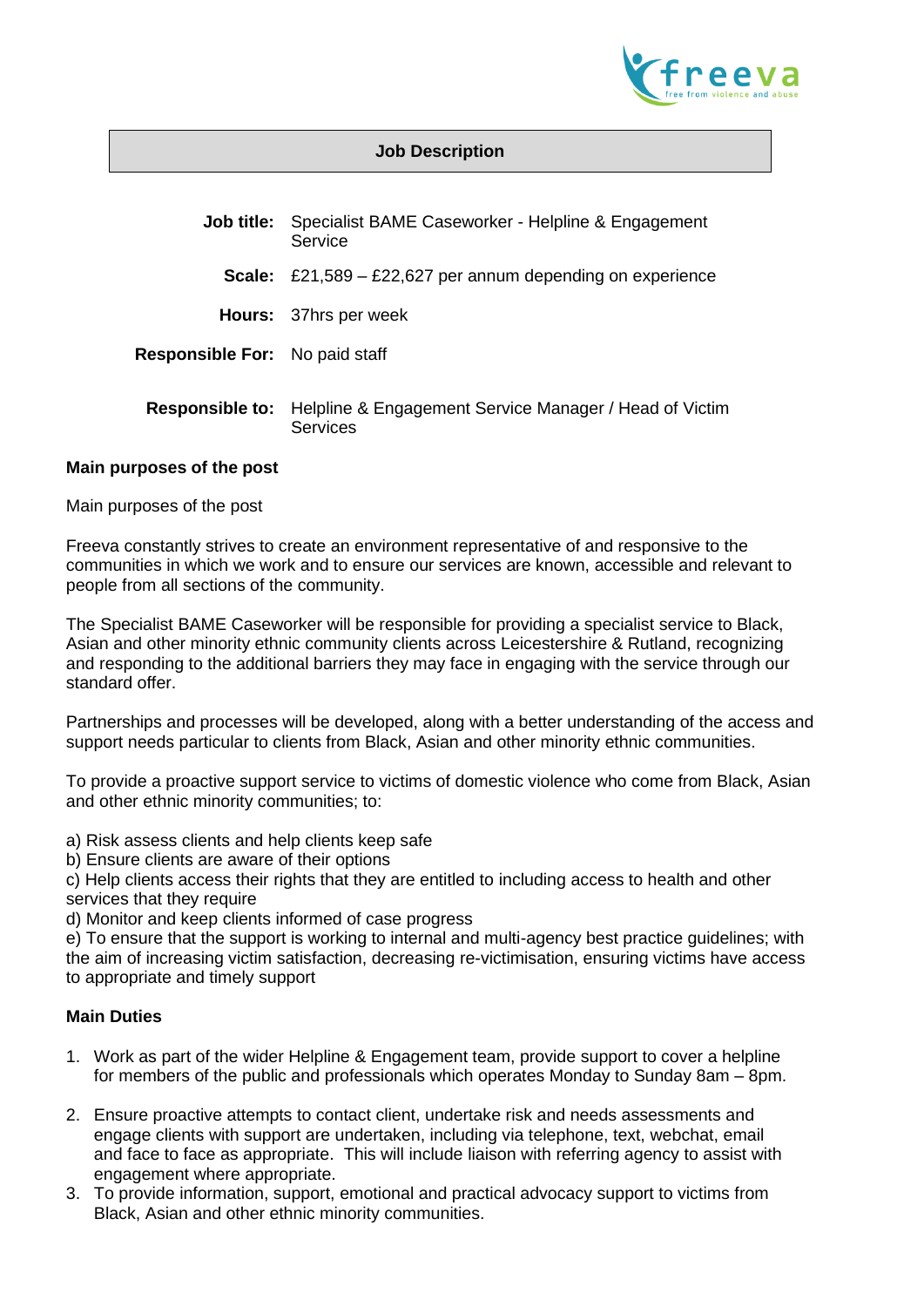

- 4. Manage a caseload and maintain necessary case files and records including using OASIS
- 5. To contribute to the ongoing review and evaluation of the service to ensure it meets the needs of the client group
- 6. To develop good practice in working with clients from Black, Asian and other ethnic minority communities and to share this with the wider team and to improve our service offer.
- 7. To promote our service with organisations and statutory bodies, identifying and developing new partnership opportunities and referral pathways, in particular specialist organisations locally and nationally, who support survivors from Black, Asian and other minority ethnic backgrounds
- 8. To deliver training, provide consultancy on and raise awareness of the issues faced by from Black, Asian and other ethnic minority communities
- 9. Complete Insights monitoring and evaluation forms as appropriate
- 10. Working directly with all key agency partners to promote the safety of victims identified as high risk of harm including prompt referrals to the daily MARAC
- 11. Liaising with statutory and non-statutory services to ensure that the needs of vulnerable clients are met by the most appropriate agency
- 12. Liaising with statutory and non-statutory services to ensure the physical safety, emotional welfare and mental health of the client is supported appropriately
- 13. Supporting clients to access immediate support options including securing refuge accommodation locally and nationally, housing advocacy, health, legal advice, welfare support etc.
- 14. Attend multi-agency meetings as appropriate to advocate for clients
- 15. A commitment to partnership working and attendance at multi-agency meetings and community events to promote the service/organization
- 16. Be competent in accurate record-keeping and collection of data for monitoring purposes, service specific monitoring reports and to provide statistical information for evaluation purposes as required
- 17. Provide at least one case study per quarter

## **Helpline / General Duties**

- 18. Ensure the service is focused on actively resisting re-traumatisation, improving safety, health and well-being and reducing risk.
- 19. Answer all calls within a timely manner, in particular 80% of calls should be responded to within 20 seconds
- 20. Regularly check email inboxes and answer phone for enquiries and referrals and respond to them appropriately.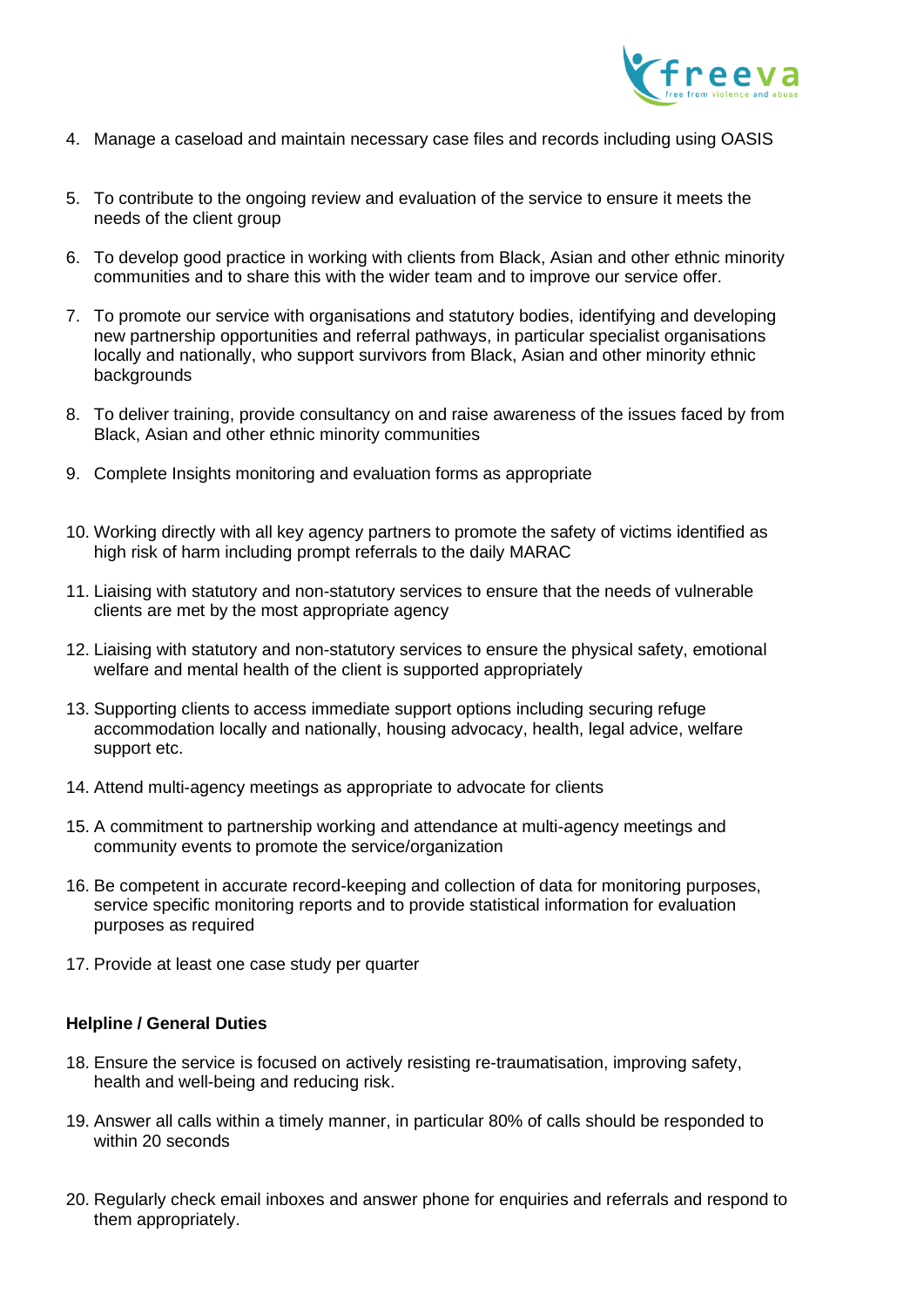

- 21. Ensure that the helpline is the main portal for new service users but also as a continuous resource that is integrated and complements other service activities.
- 22. Ensure information provided on the helpline is constantly updated and meets current legislation and best practice.
- 23. Complete all helpline forms and risk assessments accurately and record onto the case management system following each call.
- 24. Voicemails Check the answer-phone service on a regular basis and logged on the Helpline Voicemail Messages Log
- 25. Be competent in accurate record-keeping and collection of data for monitoring purposes, completion of helpline monitoring reports and to provide statistical information for evaluation purposes as required
- 26. Encourage feedback from service users on a regular basis and to contribute to the ongoing evaluation of the helpline services.
- 27. Support with maintaining standards for the purposes of helpline accreditation and providing quality services
- 28. Contribute to the continuous review the helpline & engagement service manual including the addition of any useful resources to reflect updated information of services available both locally and nationally
- 29. Undertake efficient handover and debriefing processes after each shift; e.g. update on referrals, and that all other relevant issues and information is passed on to relevant staff.
- 30. Ensure confidentiality and professional boundaries are maintained at all times.
- 31. Comply with all policies and procedures at all times.

#### **Organisational Development**

- 1. To keep all members of staff and Board of Trustees informed about good practice in running the helpline services and to contribute in the development of helpline policies, strategies and working practices
- 2. Keep up-to-date with developments in the domestic and sexual violence field
- 3. To undertake such other duties as may be required by the Board of Trustees from time to time, but which will be consistent with the role.
- 4. Demonstrate a commitment to Freeva's policies on equalities and promote these in all aspects of the helpline work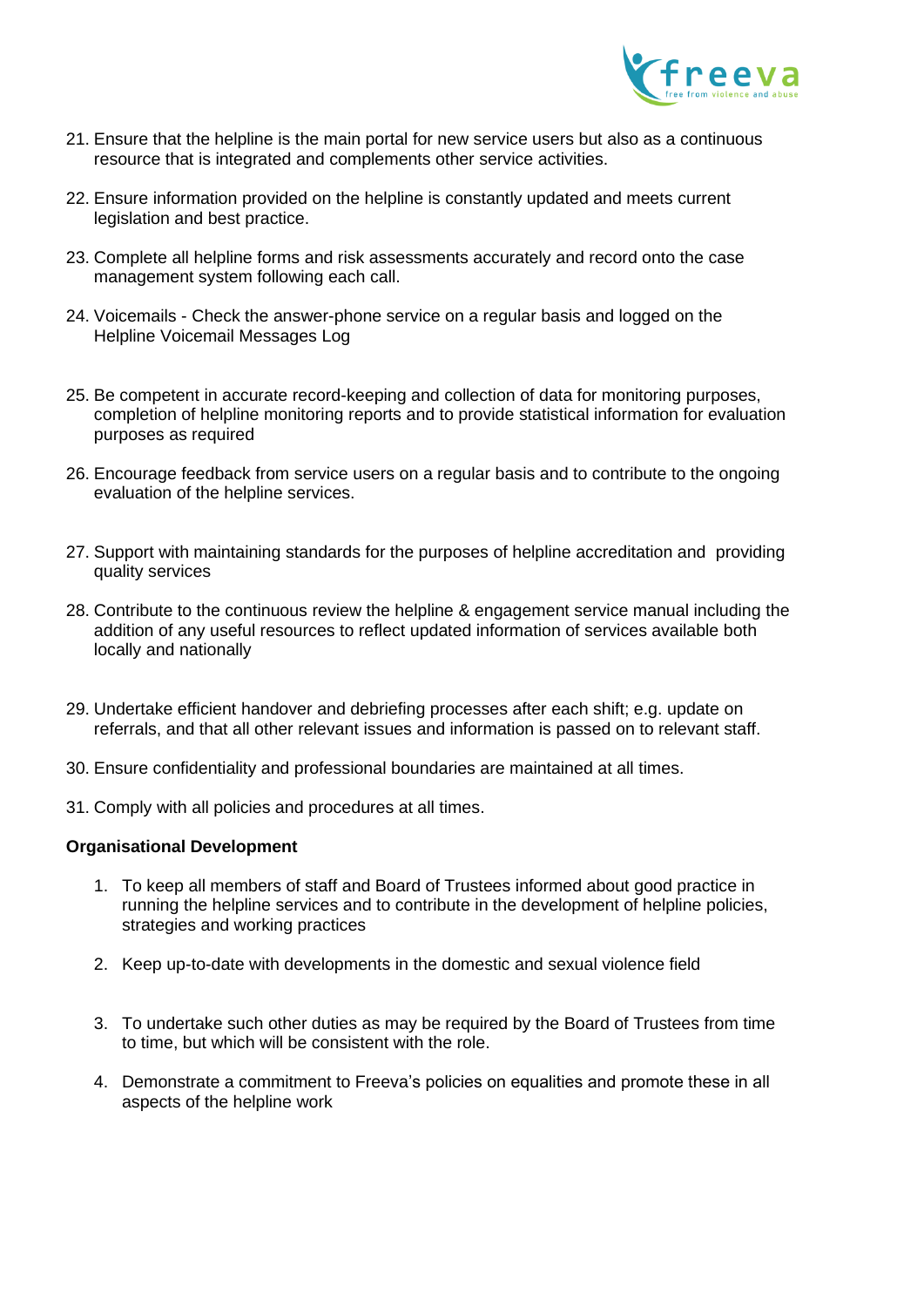

# **Person Specification**

| Area                                            | <b>Criteria</b>                                                                                                                                                                                                                                                                                                                                                                                                                                                                                                                                                                                                                                                                                                                                                                                                                                                                                                                                                                                                                                                                                                                                                                                                                                                                              |
|-------------------------------------------------|----------------------------------------------------------------------------------------------------------------------------------------------------------------------------------------------------------------------------------------------------------------------------------------------------------------------------------------------------------------------------------------------------------------------------------------------------------------------------------------------------------------------------------------------------------------------------------------------------------------------------------------------------------------------------------------------------------------------------------------------------------------------------------------------------------------------------------------------------------------------------------------------------------------------------------------------------------------------------------------------------------------------------------------------------------------------------------------------------------------------------------------------------------------------------------------------------------------------------------------------------------------------------------------------|
|                                                 | <b>Essential</b>                                                                                                                                                                                                                                                                                                                                                                                                                                                                                                                                                                                                                                                                                                                                                                                                                                                                                                                                                                                                                                                                                                                                                                                                                                                                             |
| <b>Education</b><br>and Training                | A degree, equivalent qualification or alternatively able to demonstrate<br>substantial relevant experience.<br>Essential or willing to undertake:<br>- SafeLives training for Marac representatives<br>- OCNLR Level 3 Certification/Diploma in Domestic Abuse - Prevention and<br>Early Intervention<br><b>Desirable</b>                                                                                                                                                                                                                                                                                                                                                                                                                                                                                                                                                                                                                                                                                                                                                                                                                                                                                                                                                                    |
|                                                 | A relevant professional qualification such as IDVA, CQSW, Diploma in<br>Counselling                                                                                                                                                                                                                                                                                                                                                                                                                                                                                                                                                                                                                                                                                                                                                                                                                                                                                                                                                                                                                                                                                                                                                                                                          |
| <b>Work</b><br><b>Experience /</b><br>Knowledge | <b>Essential</b><br>A comprehensive understanding of issues relating to BAME victims and<br>survivors of domestic and sexual violence, and demonstrable skills in<br>assessing the needs of callers using non-judgemental, active listening and<br>questioning skills<br>Fluent in one or more of the following languages: Gujarati, Punjabi, Hindi,<br>٠<br>Urdu<br>Minimum of one-year work experience in the charity/ voluntary sector,<br>$\bullet$<br>namely relating to domestic and/or sexual violence related client work<br>Experience of working with people from a variety of backgrounds and<br>$\bullet$<br>cultures<br>Experience of providing non-judgemental, non-directive and confidential<br>$\bullet$<br>information, advice and support by phone<br>An understanding of the dynamics of domestic and sexual violence,<br>٠<br>including knowledge of impact of domestic and sexual violence on victims<br>and children and of current legislation and good practice<br>Understanding of safeguarding protocols including child protection issues<br>$\bullet$<br>and legal responsibilities<br>Experience of working within multi-agency networks and settings<br>Experience of service development work<br>Experience of monitoring and evaluation<br><b>Desirable</b> |
|                                                 | An understanding of the criminal and civil justice systems related to<br>domestic and sexual violence                                                                                                                                                                                                                                                                                                                                                                                                                                                                                                                                                                                                                                                                                                                                                                                                                                                                                                                                                                                                                                                                                                                                                                                        |